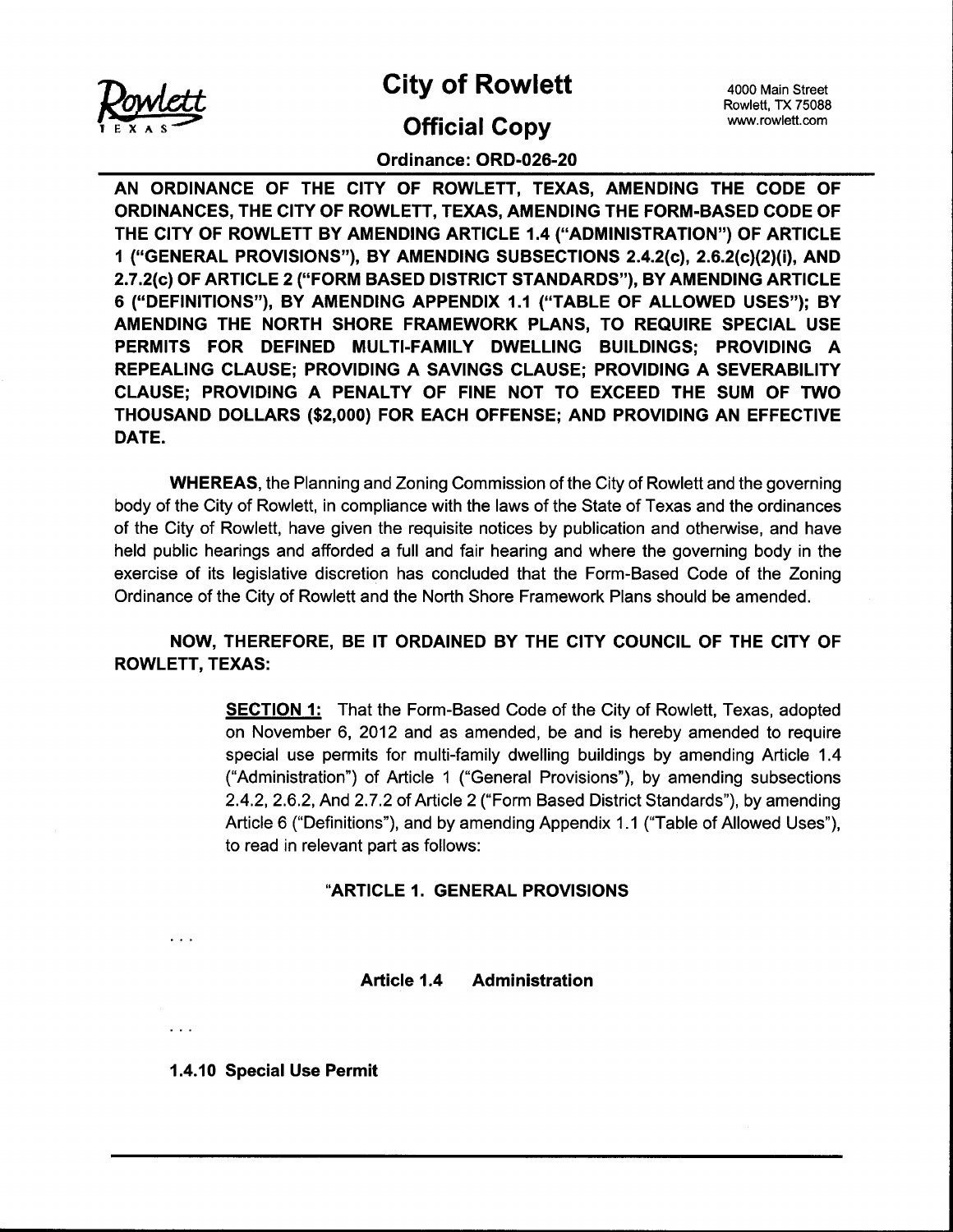- a. A Special Use Permit ( SUP) is a formal zoning action encouraging public engagement and comment of the use and site development features. An SUP is required for multi-family dwellings in all subdistricts where multi-family residential dwellings are allowed. This additional analysis is intended to ensure proposed uses will not present significant adverse impacts on the surrounding land uses, infrastructure, transportation corridors, or on the larger community. The purpose of an SUP is not to relieve particular hardships, nor to confer special privileges or rights for a particular project. The SUP review and approval procedure provides a discretionary approval process for development and uses having unique or widely varying characteristics or unusual site development features. Additionally, a Special Use Permit is not be used to legitimize nonconforming structures or uses, nor is it used when a variance, deviation, waiver or minor modification could be used to achieve the same result.
- b. The review, approval, public hearing, and notice procedures set forth in Section 77. 206 of the Rowlett Development Code, as amended, shall apply to Special Use Permits.

# ARTICLE 2 FORM BASED DISTRICT STANDARDS

 $\sim 100$ 

Article 2.4 Urban Village (UV) Standards

#### 2.4.2 General

 $\sim 10^{-1}$ 

 $\ddotsc$ 

a. Building Types

 $\sim 10$ 

5. The Mixed Residential Building Type will require a Special Use Permit.

 $\ddotsc$ 

 $\ddotsc$ 

 $\sim$   $\sim$ 

#### Article 2.6 Urban Neighborhood (UN) Standards

#### 2.6.2 General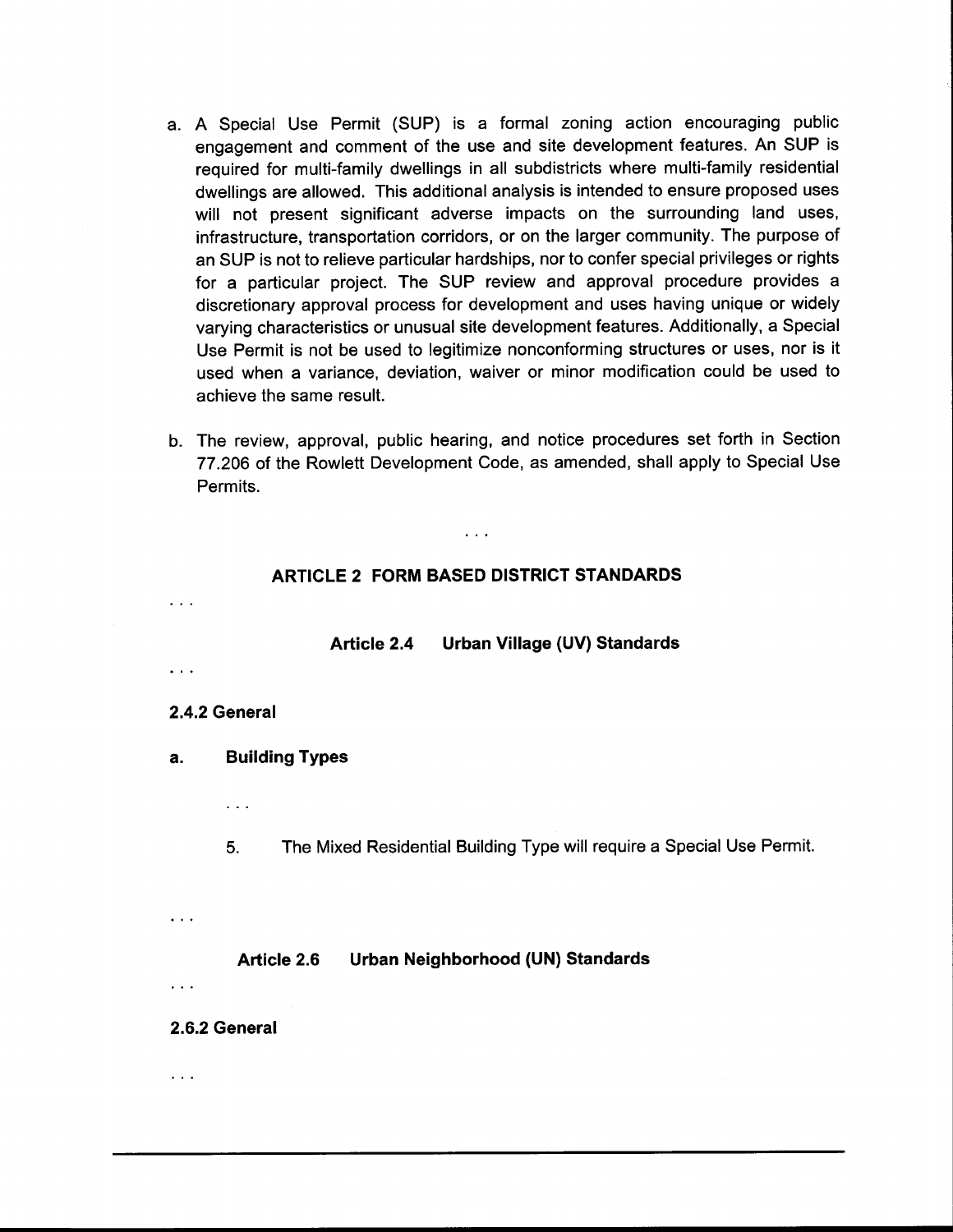#### c. Building Type Mix

 $\cdots$ 

2 Distribution of Building Types. Within the Urban Neighborhood FB District, a minimum mix of Building types will be required.

i. At least 20 percent of the total units constructed will be comprised of any combination of the following Building Types: Mixed- Residential, Shopfront and Mixed-Use. The Mixed Residential building type will require a Special Use Permit.

 $\ddotsc$ 

## Article 2.7 Commercial Center (CC) Standards

- 
- 2.7.2 General
- $\mathbf{r}$

 $\sim$  .

 $\cdots$ 

#### c. Building Types

- $\ddots$
- 5. Mixed Residential units will require a Special Use Permit, will be evaluated as part of a larger mixed-use development, and may only occupy 25 percent of the land area ( excluding parks and streets) or building square footage in a Regulating Plan/Phased Development Plan or Development Plan.

#### ARTICLE 6 DEFINITIONS

As used in this Chapter, the following terms have the meanings ascribed to them, unless the context clearly indicates otherwise.

 $\sim 10$ 

 $\sim$   $\sim$   $\sim$ 

**Dwelling, Multi-Family:** a single building or structure containing more than two residential units and is inclusive of Mixed Residential structures, apartments, garden apartments, lofts, condominiums, and other multi-family and mixed use structures that are at least two stories in height, but shall not include townhomes.

 $\ddotsc$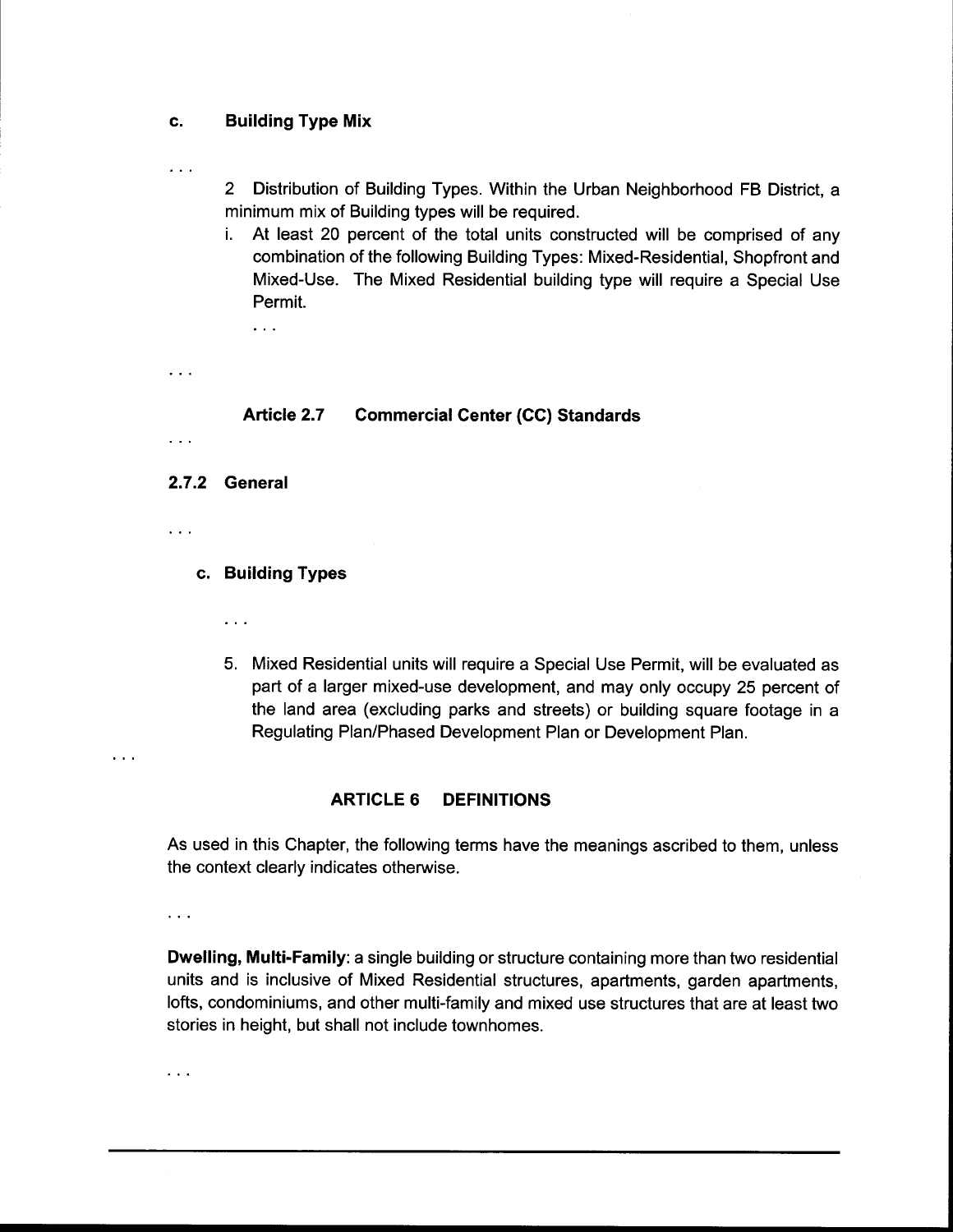Special Use Permit: a development approval that permits a use that is not consistent with a provision or the intent of this Chapter. Special Use Permits are granted only by the City Council, upon recommendation by the Planning and Zoning Commission, and in accordance with the procedures stated in the Rowlett Development Code.

 $\sim 10$ 

#### APPENDIX 1. LAND USE

#### **1.1 TABLE OF ALLOWABLE USES**

| A = Allowed Use<br>S = Special Use | C = Conditional Use<br>MajW= Major Warrant      | New          | <b>Urban Village</b> | Rural<br>Neighborhood | Urban<br>Neighborhood | <b>Commercial</b><br>Center |                                    |
|------------------------------------|-------------------------------------------------|--------------|----------------------|-----------------------|-----------------------|-----------------------------|------------------------------------|
| Genera/Use<br>Categories           | Specific Use Types<br>l *afa = aross f/oor area | Neighborhood |                      |                       |                       |                             | Use-Specific<br><b>Regu/ations</b> |
| <b>RESIDENTIAL USES</b>            |                                                 |              |                      |                       |                       |                             |                                    |
| Household<br>Living                | Dwelling, multi-family                          |              |                      |                       |                       |                             | Subchapter<br>177-3024.3           |

 $\cdots$   $\cdots$ 

**SECTION 2:** That the North Shore Framework Plans, The North Shore Center for Commerce and Industry Framework Plan and the North Shore South Framework Plan, adopted on or about April 15, 2014, be and are hereby amended to require special use permits for multi-family dwelling buildings, as follows:

#### North Shore Center for Commerce and Industry & North Shore South Framework Plans

 $\sim 100$ 

# Urban Village District

#### Building Types.

Within Overlay A, the following Urban Village Building Types in the Form-Based Code are allowed: Commercial, Mixed-Use, Shopfront and Mixed Residential (with SUP).

 $\cdots$ 

## Commercial Center District

#### Building Types.

Within Overlay B, the following Commercial Center Building Types in the Form-Based Code are allowed: Commercial, Flex Employment, Mixed- Use, Shopfront and Mixed Residential (with SUP).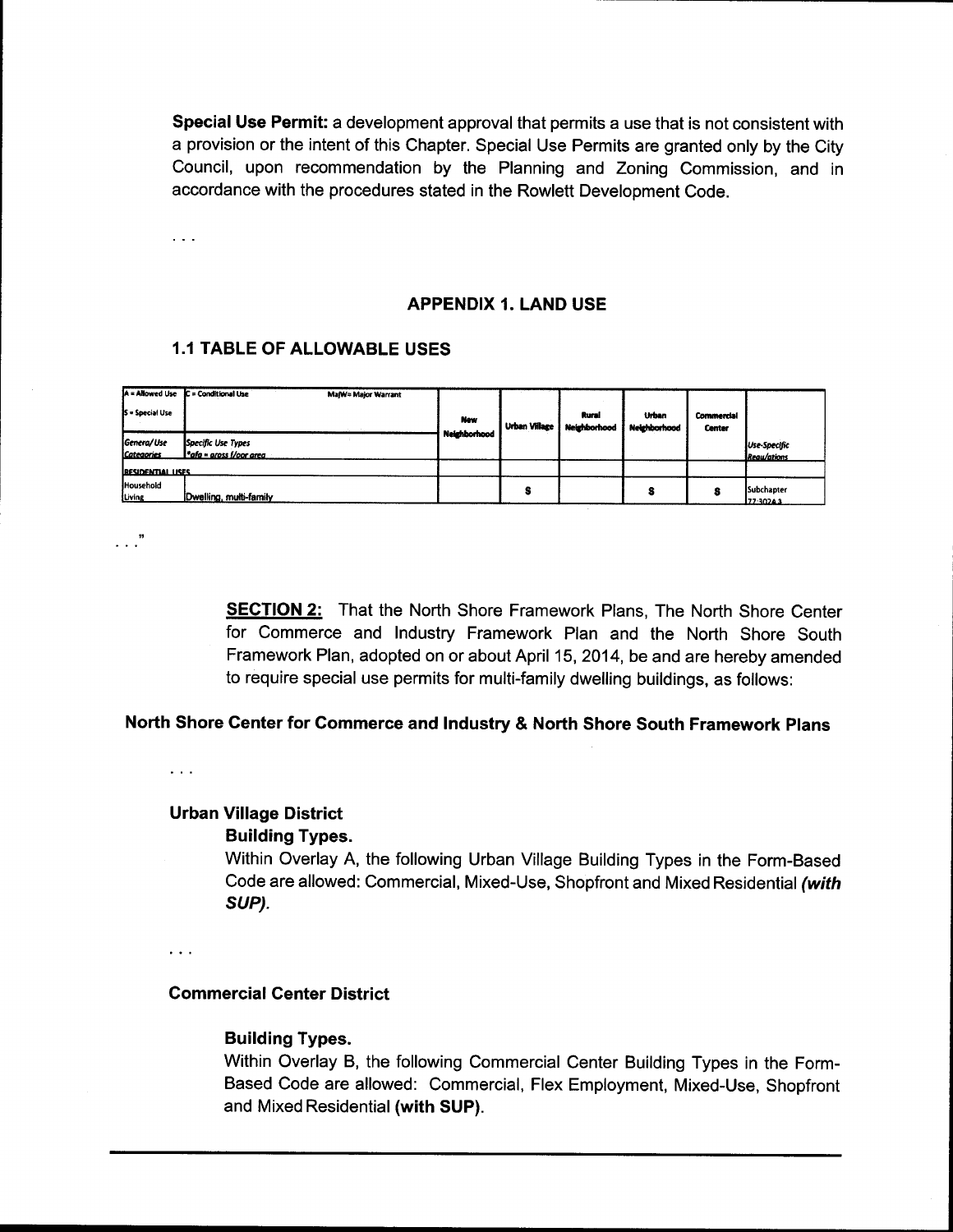Where Overlay B is not designated, all Commercial Center Building Types in the Form- Based Code are allowed.

 $\cdots$   $\cdots$ 

SECTION 3: That all ordinances of the City of Rowlett, Texas, in conflict with the provisions of this ordinance be and the same are hereby repealed and all other ordinances of the City of Rowlett not in conflict with the provisions of this ordinance shall remain in full force and effect.

SECTION 4: That an offense committed before the effective date of this ordinance is governed by the prior law and the provisions of the Code of Ordinances, as amended, in effect when the offense was committed, and the former law is continued in effect for this purpose.

**SECTION 5:** That should any sentence, paragraph, subdivision, clause, phrase or section of this ordinance be adjudged or held to be unconstitutional, illegal or invalid, the same shall not affect the validity of this ordinance as a whole, or any part or provision hereof, other than the part so decided to be invalid, illegal or unconstitutional, and shall not affect the validity of the Code of Ordinances as a whole.

**SECTION 6:** That any person, firm or corporation violating any of the provisions or terms of this ordinance shall be subject to the same penalty as provided for in the Code of Ordinances of the City of Rowlett, as heretofore amended, and upon conviction shall be punished by a fine not to exceed the sum of two-thousand dollars (\$2,000.00) for each offense, and each and every day such violation shall continue shall be deemed to constitute a separate offense.

SECTION 7: That this ordinance shall take effect immediately from and after its passage and the publication of the caption, as the law and Charter in such cases provide.

At <sup>a</sup> meeting of the City Council on November 5, 2020 this Resolution be adopted. The motion carried by the following vote:

Ayes: 7 Mayor Dana-Bashian, Mayor Pro Tem Grubisich, Deputy Mayor Pro Tem Bell, Councilmember Margolis, Councilmember Sherrill, Councilmember Laning and Councilmember Brown